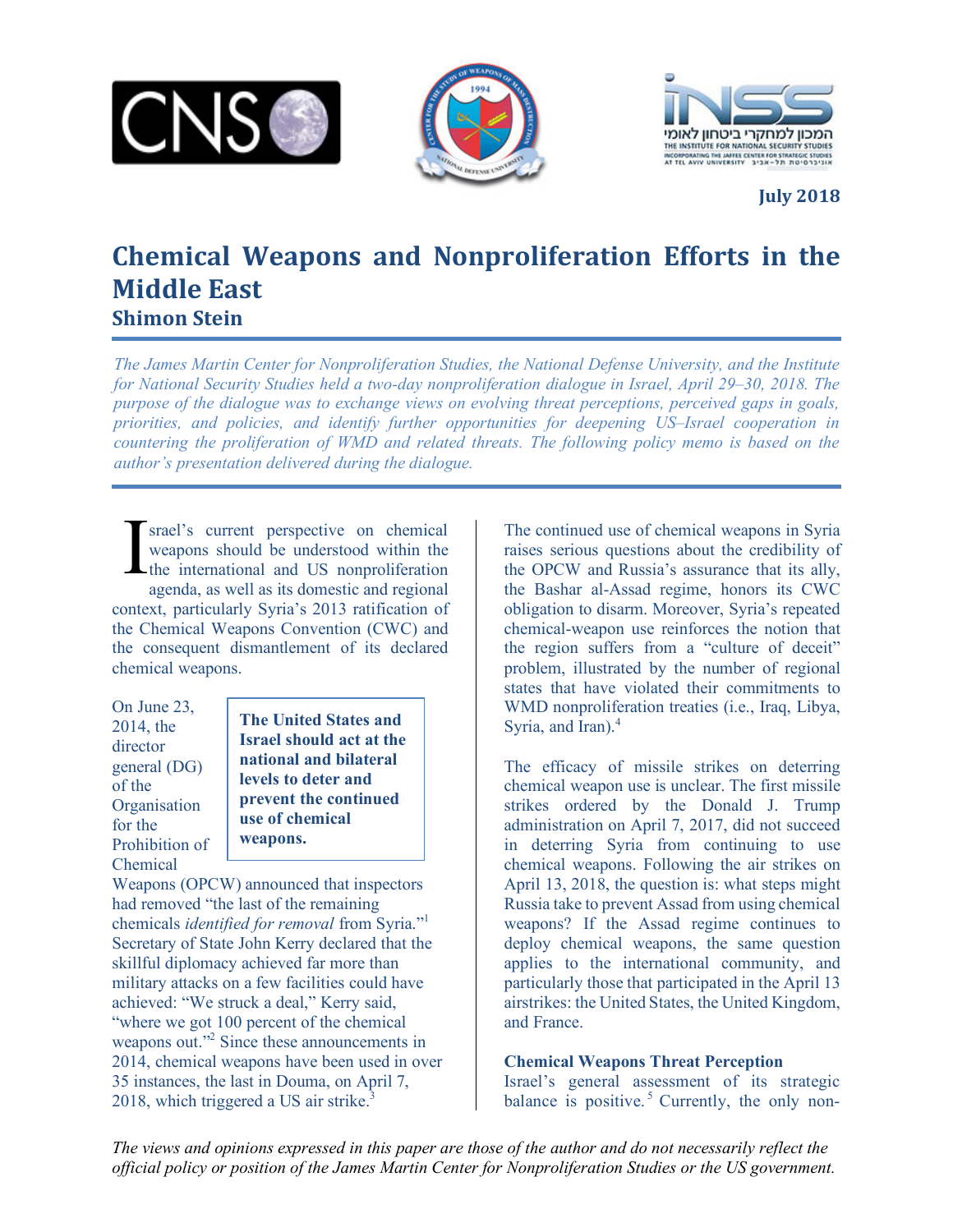conventional existential threat Israel faces is from the Iranian nuclear program. Though the quantity and specificity of the Syrian chemical weapon arsenal remains unclear, it unlikely poses an existential threat to Israel. However, there is hardly a guarantee that the status quo the overall balance of regional threats and opportunities—can be maintained over time. According to Israeli Chief of General Staff Gadi Eizenkot, Israel's "security margins" are narrow: Israel does not have wide room to maneuver should change occur in either the north or on the Palestinian front.

The United States and Israel share a common perception of the chemical weapons threat. The US 2018 National Defense Strategy states that the US objective remains the same: "to degrade terrorist and WMD threats."<sup>6</sup> While Syria's chemical weapons do not pose a threat to the US mainland, it poses a potential threat to the roughly 2,000 US troops stationed in Syria. It should be noted that, in both his 2017 and 2018 announcements of the air strikes in Syria, President Trump referred to the pictures of chemical weapons victims he saw on television. The extent to which nonproliferation considerations played a role in his decision is unclear, though he stated in April 2017 that "the purpose of our actions tonight is to establish a strong deterrent against the production, spread, and use of chemical weapons. Establishing this deterrent is a vital national security interest of the United States."7

The United States and Israel should act on national and bilateral levels to deter and prevent the continued use of chemical weapons. In addition, both countries should assist the OPCW in its mission to prevent and respond to the threat posed by the use of chemical weapons by nonstate actors (NSAs).

## **Chemical Weapons and Non-State Actors**

The conventional assumption is that the international community has the legal means to prosecute member states who violate nonproliferation treaties. That, however, is not the case when it comes to NSAs. Addressing NSA development and use of chemical weapons

has proved to be a challenge, as demonstrated by recent chemical weapon use by NSAs in Syria and Iraq. Since NSAs are not bound by international treaties, the question is: how can the international community effectively deter, prevent, and respond to the use of chemical weapons by NSAs?

The OPCW has been creative in addressing NSA use of chemical weapons by establishing factfinding missions in Syria, which partnered with the now defunct Joint Investigative Mechanism (JIM) to investigate suspected use of chemical weapons.<sup>8</sup> Since the dissolution of the JIM, the OPCW director general also called for clarifying the OPCW legal mandate to include attribution.<sup>9</sup> The OPCW will need the additional support of member states to develop tools that further its capabilities and mandate to investigate and attribute chemical weapons use.

Of note is a track-two Middle East Chemical Task Force comprised of experts from ten Middle Eastern states that listed 47 different potential regional capacity-building and other cooperative steps to prevent, detect, and respond to chemical weapons acquisition and use in the region.<sup>10</sup> The task force recommended special measures to address NSAs, such as strengthening national chemical security practices and regulations and conducting regional and sub-regional emergency response exercises.<sup>11</sup> One important prerequisite for creating regional approaches to deter NSAs chemical weapon use is regional cooperation, which is notably absent in the contemporary Middle East.

There are measures that can be taken to address the acquisition and use of chemical weapons by NSAs. First, it is the responsibility of CWC states parties to take the steps necessary to deny NSAs the means to develop, produce, acquire, possess, stockpile, retain, and transfer chemical weapons. By implementing such measures, states parties can proactively block most possible avenues by which NSAs could acquire chemical weapons capabilities.

In October 2017, the OPCW Executive Council called for states parties to adopt measures to address the challenges of chemical weapons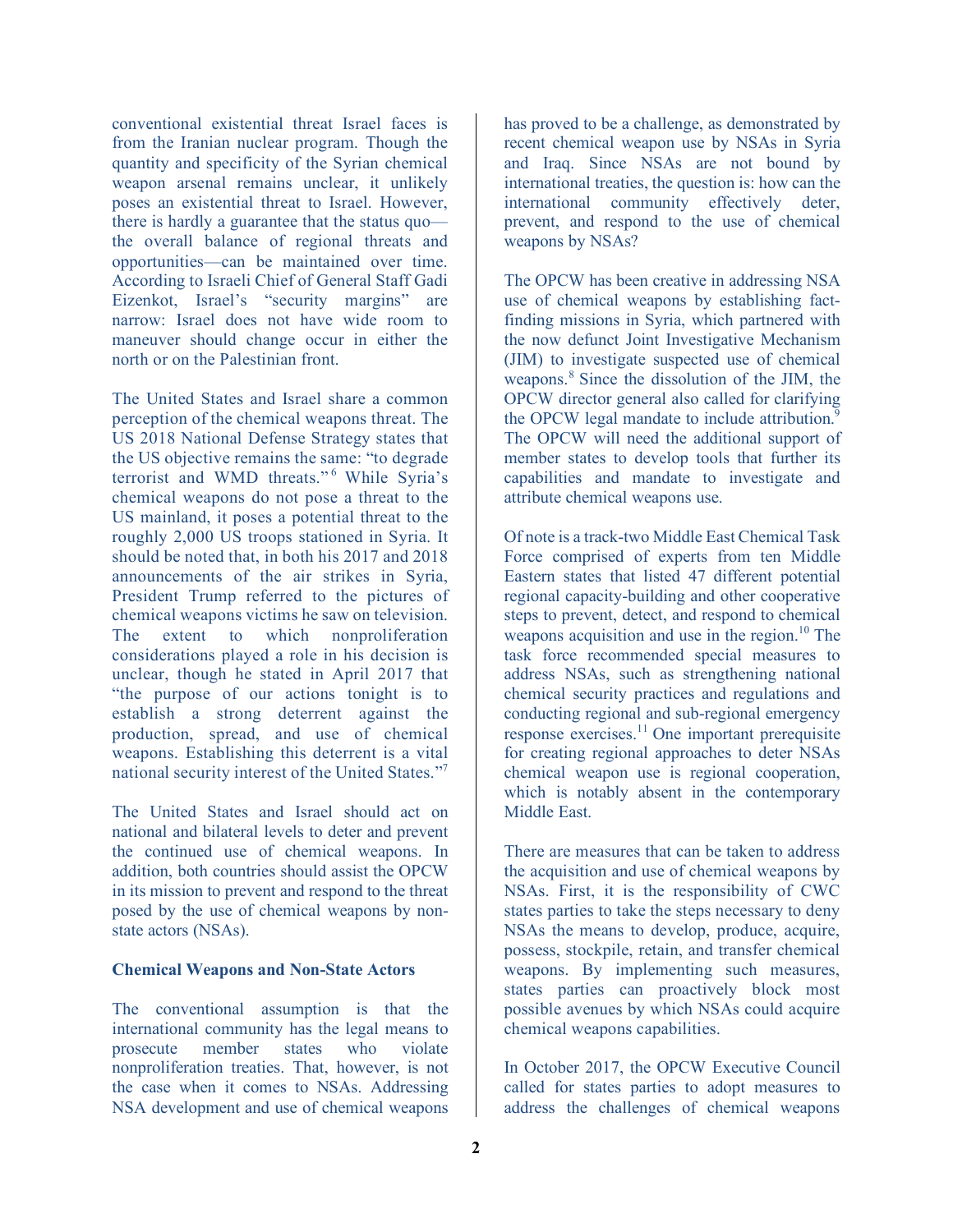procurement, development, and use by NSAs.<sup>12</sup> These include holding accountable any actor who engages in or attempts to engage in activities related to the development, production, acquisition, possession, stockpiling, retention, transfer, and use of chemical weapons by NSAs. In addition, the OPCW called for full and effective implementation of all provisions of the CWC: many CWC regional states parties have not yet adopted national implementation legislation. Other measures included: ensuring that toxic chemicals and their precursors are only available for purposes not prohibited under the convention, and national criminalization of any activity prohibited under the convention.

It should be noted, however, that given the fragmentation of territorial control by the central government in some critical states in the region where NSAs are active, it would be difficult if not impossible to effectively implement the OPCW decision and "prohibit natural and legal persons anywhere on its territory or in any other place under its jurisdiction as recognized by international law from undertaking any activity prohibited to a state party under the Convention…".<sup>13</sup>

## **Israel and the CWC**

Those in Israel who believe Syrian chemical weapons are a threat to Israeli security and statehood will use the continued presence of chemical weapons and weapons capabilities in Syria to justify Israel's position as articulated in 2013. According to the official: "some of these states don't recognize Israel's right to exist and blatantly call to annihilate it. In this context, the chemical weapons threat against Israel and its civilian population is neither theoretical nor distant. Terror organizations, acting as proxies for certain regional states, similarly pose a chemical weapons threat. These threats cannot be ignored by Israel, in the assessment of possible ratification of the convention."14

In October 2013, following the agreement signed between Russia and the United States to dismantle the Syrian chemical weapons arsenal, some Israeli experts, including this author, called for Israel to reassess its position on arms control and on disarmament in general, and in particular

Israel's position regarding the ratification of the CWC.15 An additional idea was for Israel to start a regional discussion with the aim of establishing a zone free of chemical weapons. If successful, such as zone could serve as a confidence-building measure toward establishing the long-aspired goal of a Middle East WMD-free zone. <sup>16</sup> In such a scenario, at some time along the process, Israel would ratify the CWC. However, Israeli experts contended that this should start after Syria has verifiably dismantled its arsenal. This has yet to happen. The OPCW confirmed Syria has not declared all of its chemical weapons arsenal.<sup>17</sup> It will not be surprising if "Assad has learned a lot about how to hide his stockpiles from inspections." <sup>18</sup> One of the problems with the current situation in Syria is that the Security Council remains unable to enforce Syria's compliance with relevant obligations due to the US–Russia impasse on the Syrian issue generally, and chemical weapon use, in particular.

Therefore, it is unlikely that the 2013 Israeli position on CWC ratification will soon change. At the regional level, there remains violent interstate turmoil, the threat posed by NSAs, and a prevalent culture of deceit and violations of nonproliferation treaties. At the international level, there is no serious pressure on Israel to ratify the treaty, and the global environment is not conducive for arms control, let alone disarmament. Domestically, there are concerns of a "slippery slope," namely, once Israel ratifies the CWC, it would be pressured to join the Treaty on the Non-proliferation of Nuclear Weapons. Moreover, Israel's current leader is not a believer in arms control generally, and the question remains what Israel would get in return.

Those that support Israeli ratification of the CWC assert that a residual chemical weapons stockpile in Syria does not pose a strategic threat, let alone an existential one. They also assume that with the historical baggage that we carry as a people, Israel (even if it possesses chemical weapons), will never use them; hence, Israel could take a unilateral initiative and ratify the CWC without waiting for Egypt to do the same. After all, Egypt does not pose a strategic threat to Israel. In addition, Israel has developed passive defense measures against chemical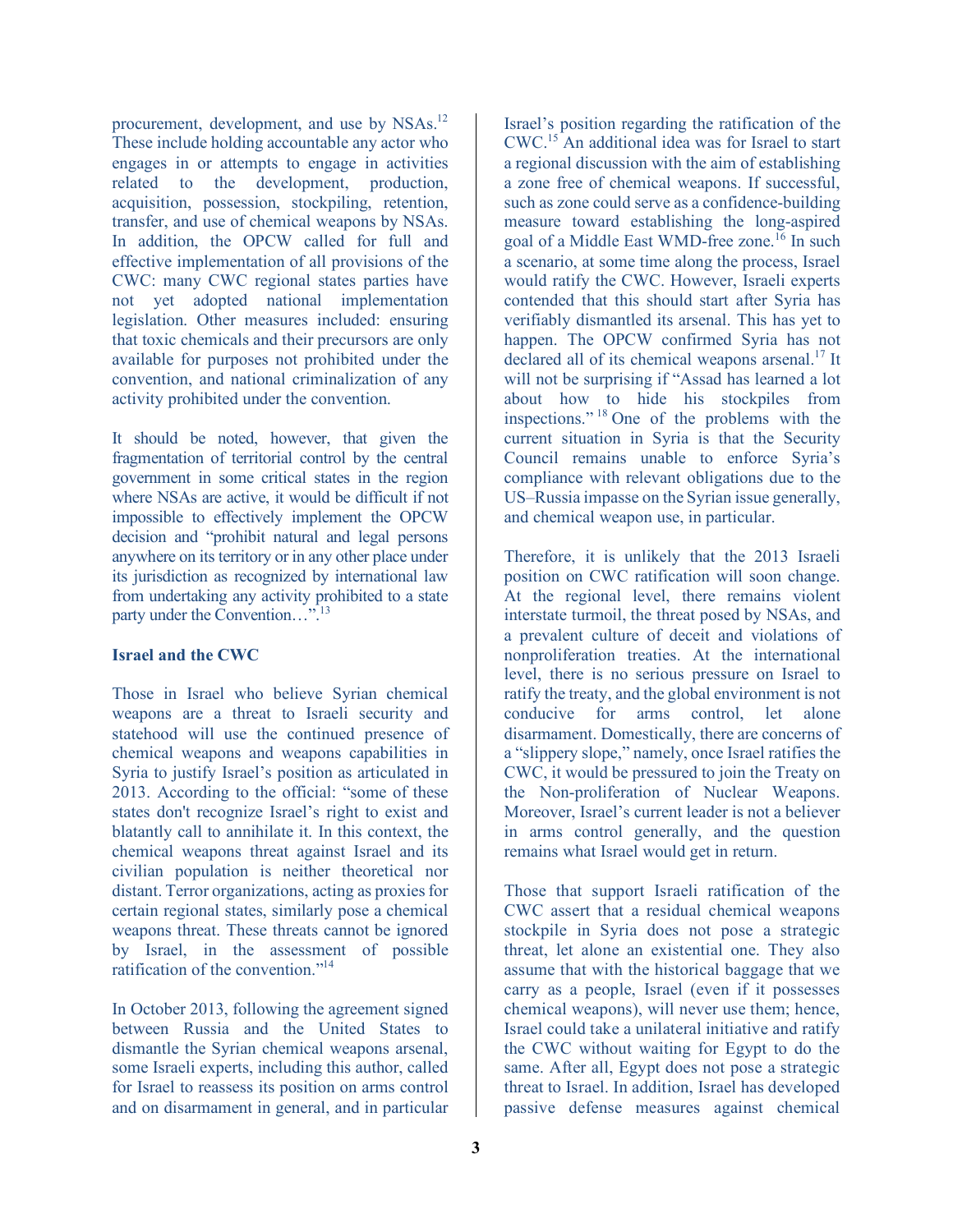weapons attacks. To conclude, should Israel change its official stance and ratify the CWC, it would promote the treaty's universalization and help strengthen the norm against the development and use of chemical weapons.

- 1 Emphasis added. Organisation for the Prohibition of Chemical Weapons (OPCW), Announcement to media on last consignment of chemicals leaving Syria, Statement by Ahmet Üzümcü, Director-General OPCW, June 23, 2014, https://www.opcw.org/news/article/announcement -to-media-on-last-consignment-of-chemicalsleaving-syria/  $\overline{a}$
- <sup>2</sup> NBC, Meet the Press Transcript, July 20, 2014. https://www.nbcnews.com/meet-the-press/meetpress-transcript-july-20-2014-n160611
- 3 As of April 2018, estimations on the number of chemical weapons attacks since 2013 vary from 34 by the UN' Independent International Commission of Inquiry on the Syrian Arab Republic to 85 attacks by Human Rights Watch. See, Sarah Almukhtar, "Most Chemical Attacks in Syria Get Little Attention," *New York Times,* April 13, 2018, https://www.nytimes.com/interactive/2018/04/13/

world/middleeast/syria-chemical-attacks-mapshistory.html

- <sup>4</sup> Emily B. Landau and Shimon Stein, "Where Do We Go from Here? A New Israeli Approach to Tension-Reduction in the Middle East," in Paolo Foradori and Martin B. Malin, Eds., A WMD– Free Zone in the Middle East: Regional Perspectives, Nov. 2013, http://www.inss.org.il/he/wpcontent/uploads/sites/2/systemfiles/where%20do
- %20we%20go%20from%20here.pdf<br>Shlomo Brom and Anat Kurz eds., Strategic Survey for Israel 2017-2018, INSS, December 2017, http://www.inss.org.il/publication/strategicsurvey-israel-2017-2018/
- Summary of the 2018 National Defense Strategy, Department of Defense, https://www.defense.gov/Portals/1/Documents/pu bs/2018-National-Defense-Strategy-Summary.pdf
- <sup>7</sup> White House, Statement by President Trump on Syria, April 13, 2018, https://www.whitehouse.gov/briefingsstatements/statement-president-trump-syria/
- <sup>8</sup> OPCW, "Addressing the Threat Posed by the use of Chemical Weapons by Non-State Actors," EC-86/DEC.9, October 13, 2017, https://www.opcw.org/fileadmin/OPCW/EC/86/e n/ec86dec09\_e\_.pdf

*Shimon Stein is an international consultant and a fellow with the Institute for National Security Studies and a former deputy director general in the Ministry of Foreign Affairs and Israel's ambassador to Germany.*

- <sup>9</sup> OPCW, "Supporting Compliance with and Implementation of the CWC" Remarks by the Director-General of the OPCW Ambassador Ahmet Üzümcü Chatham House, United Kingdom, May 25, 2018, https://www.opcw.org/fileadmin/OPCW/ODG/uz umcu/180525.FR.ODG.Speech\_Chatham\_House. pdf
- <sup>10</sup> Orde F. Kittrie, "Next steps towards a Middle East free of chemical weapons," March 2017, https://calhoun.nps.edu/bitstream/handle/10945/5 2043/CW%20Task%20Force%20Joint%20Statem ent%20%26%20%20%20Regional%20Steps%20 List%20Final.pdf?sequence=1&isAllowed=y
- <sup>11</sup> Ibid.
- <sup>12</sup> OPCW, "Decision: Addressing the Threat Posed by the Use of Chemical Weapons by Non-State Actors," EC-86/DEC.9, October 13, 2017, https://www.opcw.org/fileadmin/OPCW/EC/86/e n/ec86dec09\_e\_.pdf.
- <sup>13</sup> Ibid.
- <sup>14</sup> Barak Ravid, "Israel Adamant It Won't Ratify Chemical Arms Treaty Before Hostile Neighbors," *Ha'aertz*, Sep 12, 2013, https://www.haaretz.com/.premium-russia-linkssyria-chemwar-to-israel-1.5333503
- <sup>15</sup> Shimon Stein, "The Agreement on Syria's Chemical Weapons: Should Israel Reassess its Arms Control and Disarmament Policies?," INSS Insight No. 472, October 6, 2013, http://www.inss.org.il/publication/the-agreementon-syrias-chemical-weapons-should-israelreassess-its-arms-control-and-disarmamentpolicies/
- <sup>16</sup> Shimon Stein and Emily B. Landau, "A Chemical-Free Middle East?," *The National Interest*, October 16, 2013, http://nationalinterest.org/commentary/chemicalfree-middle-east-9239
- <sup>17</sup> OPCW, "Supporting Compliance with and Implementation of the CWC" Remarks by the Director-General of the OPCW Ambassador Ahmet Üzümcü Chatham House, United Kingdom, May 25, 2018,
	- https://www.opcw.org/fileadmin/OPCW/ODG/uz umcu/180525.FR.ODG.Speech\_Chatham\_House. pdf